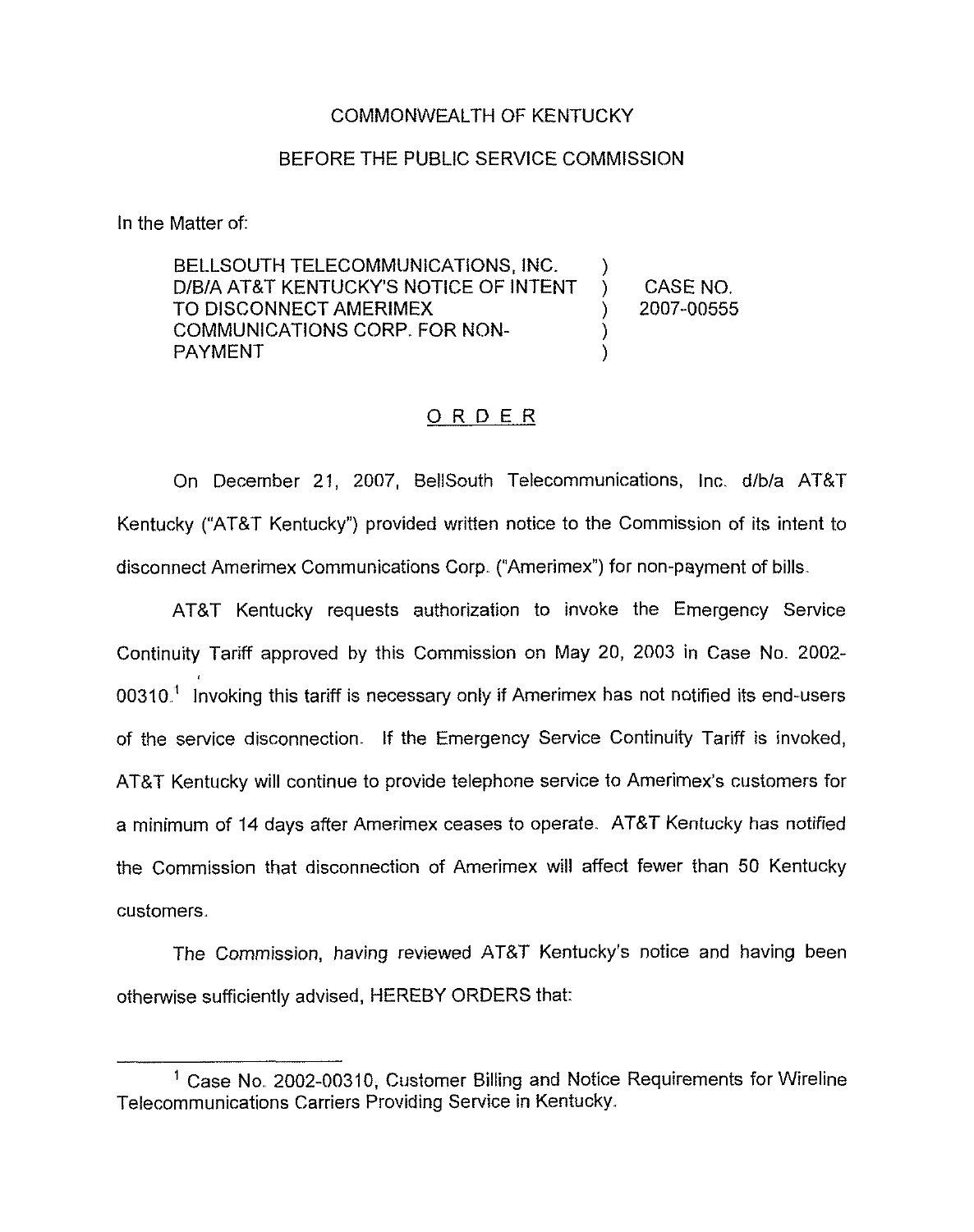<sup>1</sup> Amerimex shall notify the Commission within 7 calendar days of the date of this Order of its intent to pay the delinquent bill to AT&T Kentucky within 10 days of the date of this Order or, in the alternative, of its intent to notify its end-users of the proposed service disconnection, Such written comments shall include a copy of Amerimex's customer notice and an affidavit indicating when the notice was mailed and the number of Kentucky customers to whom it was mailed.

2. A copy of AT&T Kentucky's notice of intent to disconnect Amerimex is attached hereto and incorporated herein.

3. If Amerimex has not responded as prescribed in Ordering Paragraph <sup>1</sup> within 7 calendar days of the date of this Order, AT&T Kentucky shall implement the procedures established in its Emergency Service Continuity Tariff.

4. A copy of this Order shall be sent by certified mail to Amerimex.

Done at Frankfort, Kentucky, this 11th day of January, 2008.

By the Commission

ATTEST

Deputy Executive Director

Case No 2007-00555